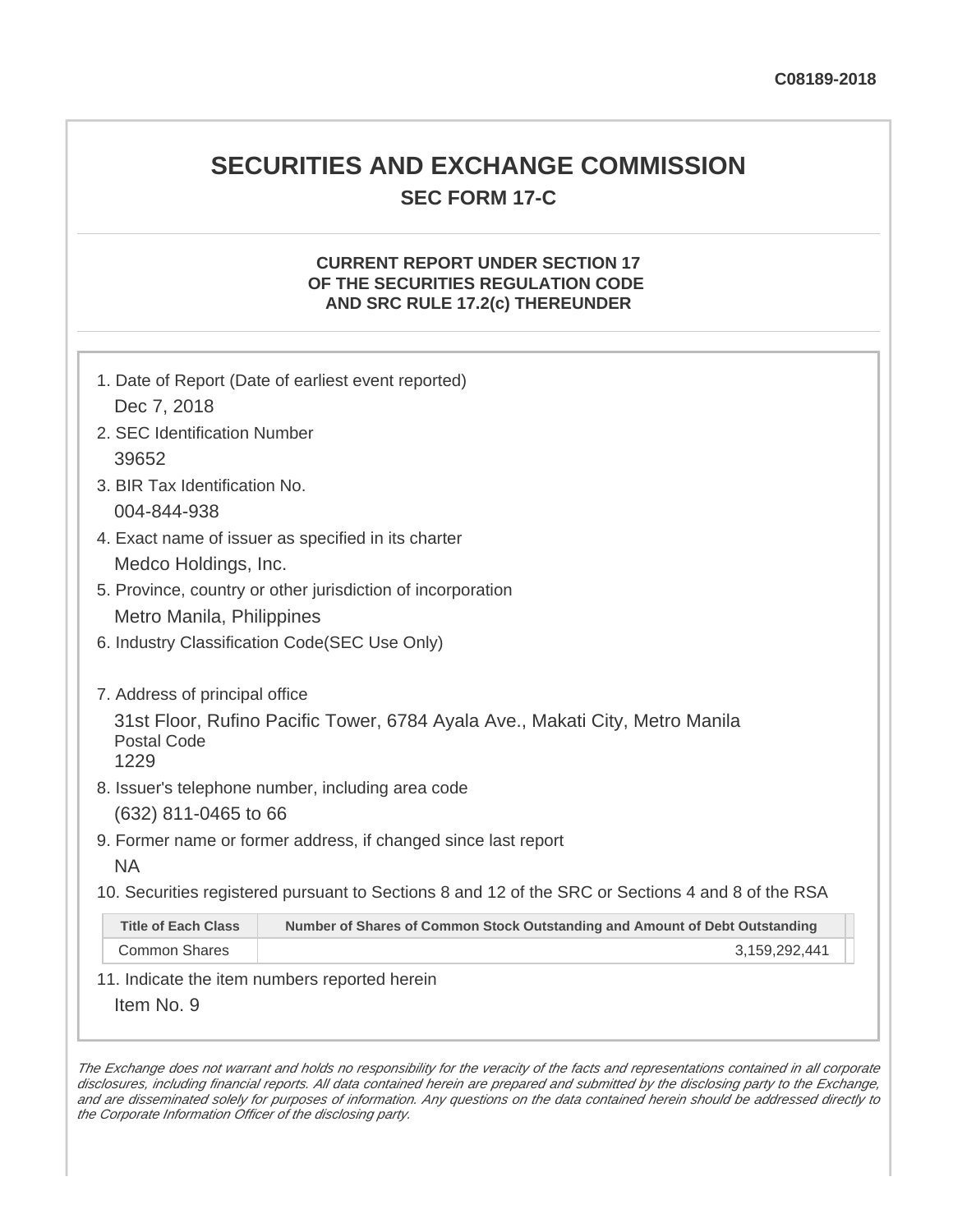# **MEDCO Holdings, Inc. MED**

### **PSE Disclosure Form 4-24 - Results of Annual or Special Stockholders' Meeting References: SRC Rule 17 (SEC Form 17-C) and Section 4.4 of the Revised Disclosure Rules**

#### **Subject of the Disclosure**

Results of the Annual Stockholders' Meeting

**Background/Description of the Disclosure**

The Annual Stockholders' Meeting of Medco Holdings, Inc. was held today.

**List of elected directors for the ensuing year with their corresponding shareholdings in the Issuer**

| Name of Person              | <b>Shareholdings in the Listed Company</b> |                 |                                     |
|-----------------------------|--------------------------------------------|-----------------|-------------------------------------|
|                             | <b>Direct</b>                              | <b>Indirect</b> | <b>Nature of Indirect Ownership</b> |
| Mr. Bobby Cheng Sai Chong   |                                            |                 | $0$ NA                              |
| Mr. Dionisio E. Carpio, Jr. | 1,008                                      |                 | $0$ NA                              |
| Ms. Edna D. Reyes           | 0                                          | 50,000 NA       |                                     |
| Ms. Pauline C. Tan          |                                            |                 | $0$ NA                              |
| Ms. Caly D. Ang             |                                            |                 | $0$ NA                              |
| Mr. Solomon R. B. Castro    | 11                                         |                 | $0$ NA                              |

**External auditor** Punongbayan and Araullo

**List of other material resolutions, transactions and corporate actions approved by the stockholders**